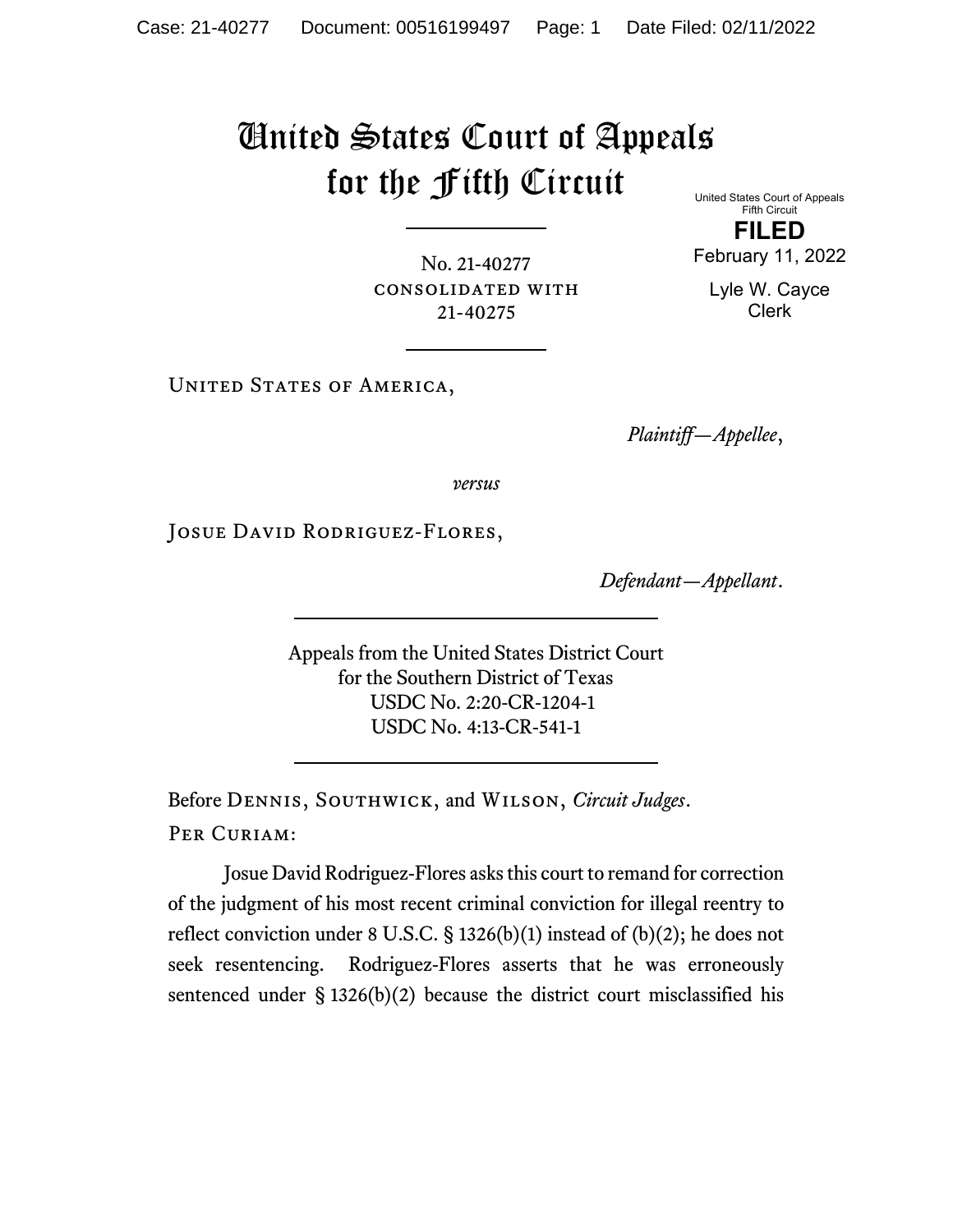previous Texas state conviction for sexual assault as an "aggravated felony." Reviewing for plain error, we agree.

#### **I.**

In 2020, Rodriguez-Flores was arrested and charged with illegal reentry in violation of 8 U.S.C. § 1326(a) and (b). He pleaded guilty, without a plea agreement. He had previously been convicted of illegal reentry in 2014, sentenced to 15 months of imprisonment followed by three years of supervised release, and deported.

Rodriguez-Flores's presentence report (PSR) identified a maximum term of 20 years imprisonment pursuant to  $\S$  1326(b)(2) and a guidelines range of 63 to 78 months. The PSR also indicated that he had pleaded guilty and been convicted of sexual assault of an adult in Texas state court in 2015. The PSR treated this Texas sexual assault conviction as an "aggravated felony" within the meaning of  $\S$  1326(b)(2), which raised the statutory maximum for his offense to 20 years imprisonment from 10 years, but had no effect on his guidelines range. Rodriguez-Flores raised no substantive objections to the PSR. The district court adopted the PSR and sentenced Rodriguez-Flores to 63 months, with no term of supervised release. Rodriguez-Flores appealed.

### **II.**

The sole issue on appeal is whether this court should remand for correction of the judgment in Rodriguez-Flores's most recent criminal proceeding to reflect that his offense of conviction was under  $\S$  1326(b)(1) instead of  $(b)(2)$ .<sup>[1](#page-1-0)</sup> He argues that he should have been convicted under

<span id="page-1-0"></span><sup>&</sup>lt;sup>1</sup> At the same sentencing hearing, the district court also revoked Rodriguez-Flores's supervised release, imposed in his 2014 illegal-reentry case, and sentenced him to a concurrent prison term of eight months on the revocation. Rodriguez-Flores filed an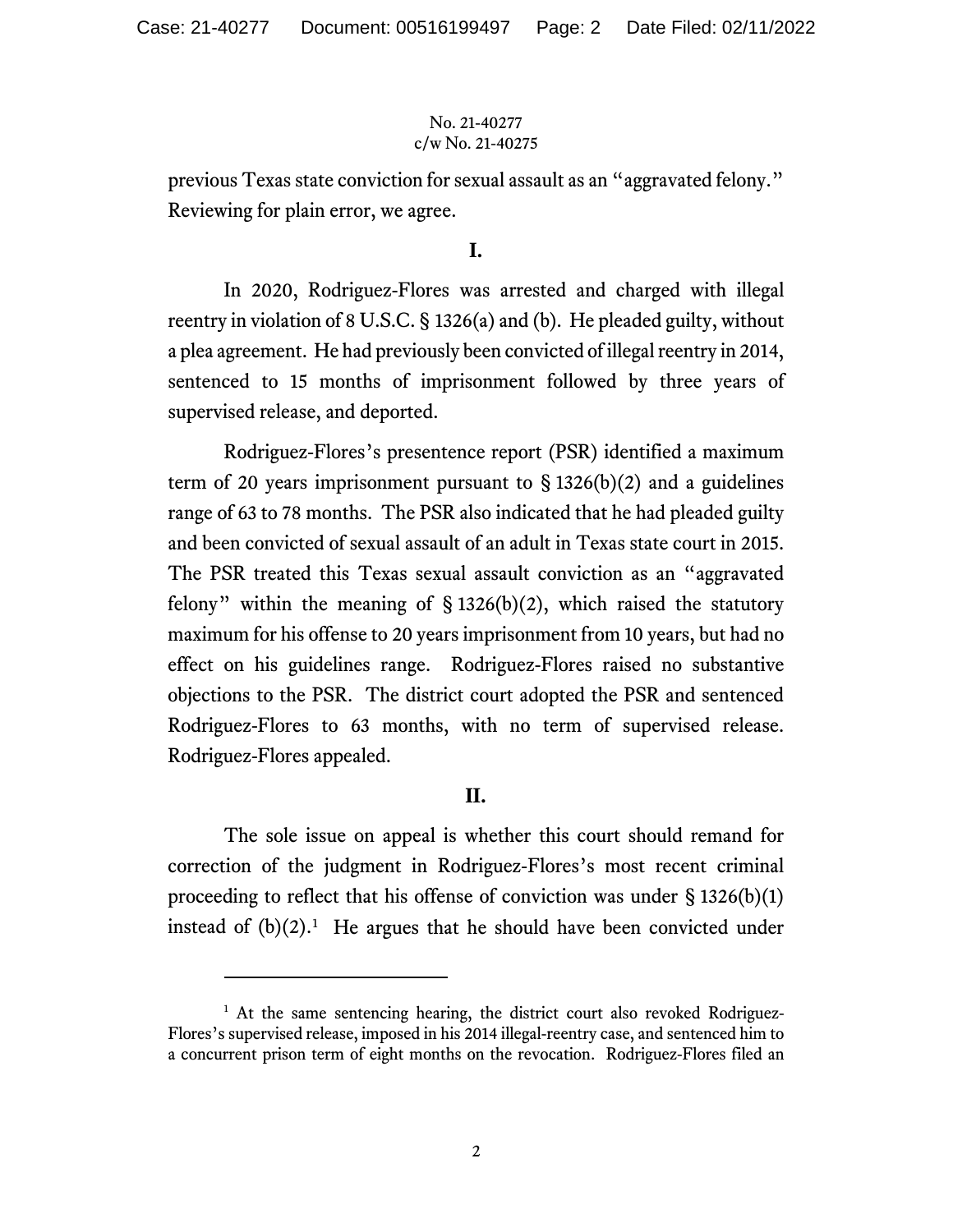§ 1326(b)(1) instead of § 1326(b)(2) because his 2015 Texas conviction for sexual assault does not categorically qualify as an "aggravated felony." Relevant here,  $\S$  1326(b)(1) prescribes a maximum prison sentence of 10 years for non-citizens who have a previous conviction for a non-aggravated felony, while § 1326(b)(2) provides a higher maximum of 20 years for noncitizens previously convicted of an "aggravated felony."

As Rodriguez-Flores concedes, review is for plain error because he failed to raise this issue in the district court—his PSR identified  $\S 1326(b)(2)$ as the relevant sentencing statute and he failed to object. Plain-error review has four components. If (1) there is an "error," (2) that is "clear or obvious," and (3) that error "affected the appellant's substantial rights," then (4) we have discretion to remedy the error if it "seriously affects the fairness, integrity or public reputation of judicial proceedings." *Puckett v. United States*, 556 U.S. 129, 135 (2009).

## **III.**

In asserting that the district court committed plain error, Rodriguez-Flores points to our court's previous holding in *Rodriguez v. Holder* that sexual assault of an adult under Texas Penal Code § 22.011(a)(1) ("Subsection  $(a)(1)$ ") does not categorically qualify as an aggravated felony. 705 F.3d 207, 213 (5th Cir. 2013). The Government argues, however, that *Rodriguez* did not resolve the question of whether § 22.011(b) ("Subsection (b)") is divisible, and further, that Rodriguez-Flores's prior conviction is an "aggravated felony" under the modified categorical approach applicable to divisible statutes. The Government also maintains that, even if there was an

appeal in the revocation matter as well, and the two appeals were consolidated. In his briefing, however, Rodriguez-Flores argues no error as to the revocation proceeding and sentence, and therefore has abandoned any challenge. *See Yohey v. Collins*, 985 F.2d 222, 224–25 (5th Cir. 1993) (holding arguments not briefed on appeal are abandoned).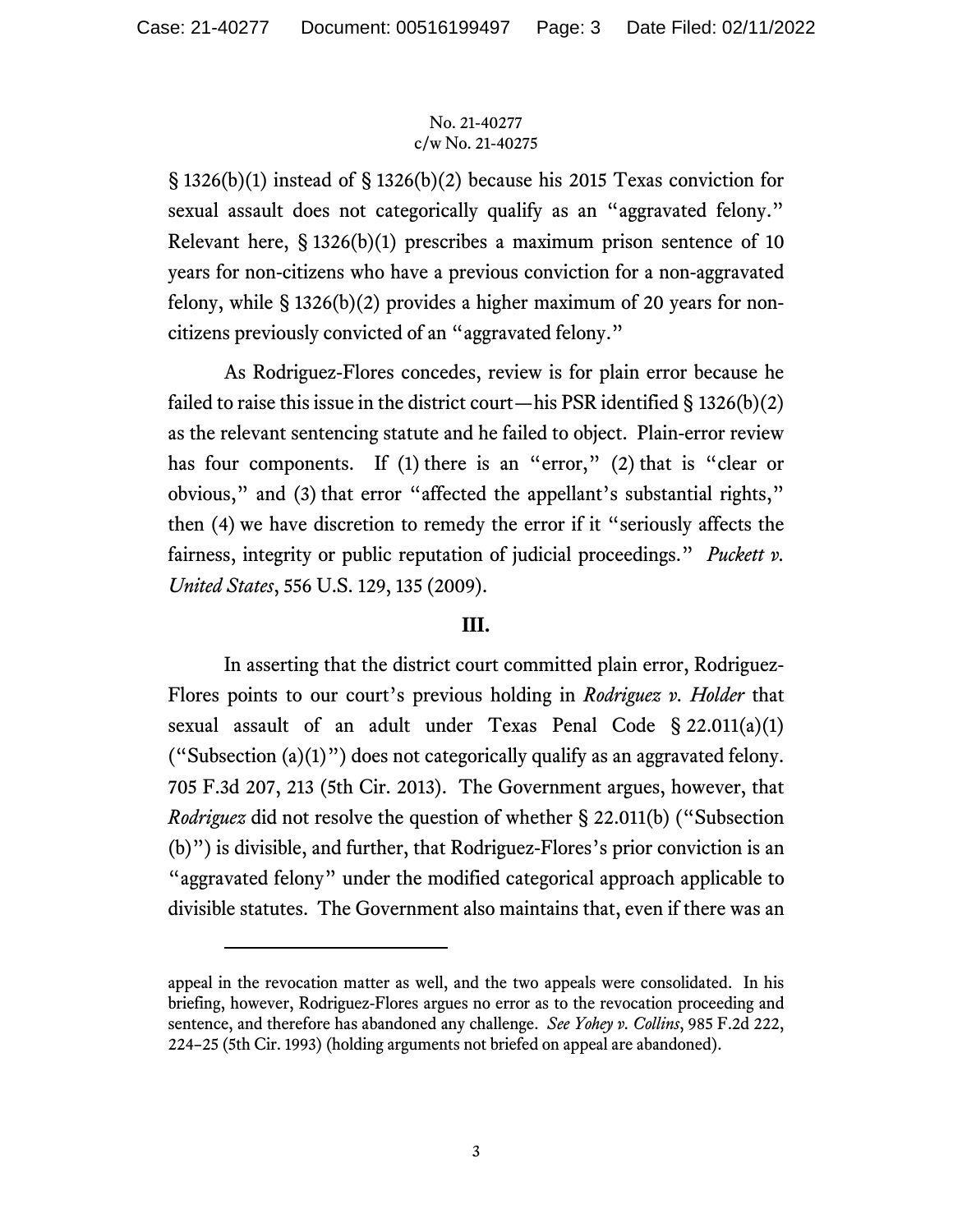error, such error could not have been plain because whether Subsection (b) is divisible or indivisible has not been definitively answered by either this court or the highest Texas state criminal court.

For purposes of  $\S 1326(b)(2)$ , "aggravated felony" is defined, in pertinent part, as a "crime of violence" punishable by at least one year in prison. 8 U.S.C.  $\S$  1101(a)(43)(F). An offense is a "crime of violence" if it "has as an element the use, attempted use, or threatened use of physical force against the person or property of another." 18 U.S.C. § 16(a); *see* § 1101(a)(43)(F). To determine whether a prior conviction is an aggravated felony, this court generally applies the "categorical approach." *Rodriguez*, 705 F.3d at 210. "The categorical approach considers only the statutory definition of the offense of conviction, rather than the underlying facts of the actual offense, to determine whether the offense meets the definition of an aggravated felony." *Id.*

However, if a defendant was convicted under a "divisible" statute, meaning a statute that "list[s] elements in the alternative, and thereby define[s] multiple crimes," courts can apply the "modified categorical approach," under which "a sentencing court looks to a limited class of documents (for example, the indictment, jury instructions, or plea agreement and colloquy) to determine what crime, with what elements, a defendant was convicted of." *Mathis v. United States*, 136 S. Ct. 2243, 2249 (2016).

In this Circuit, "*Mathis* changed the game with respect to divisibility analysis." *United States v. Urbina-Fuentes*, 900 F.3d 687, 696 (5th Cir. 2018). Per *Mathis*, not every "alternatively phrased law" is "divisible." *Mathis*, 136 S. Ct. at 2249. Rather, *Mathis* requires a court to distinguish between a statute that "lists multiple elements disjunctively," and is therefore divisible, from a statute that "enumerates various factual means of committing a single element," and is therefore not divisible. *Id.*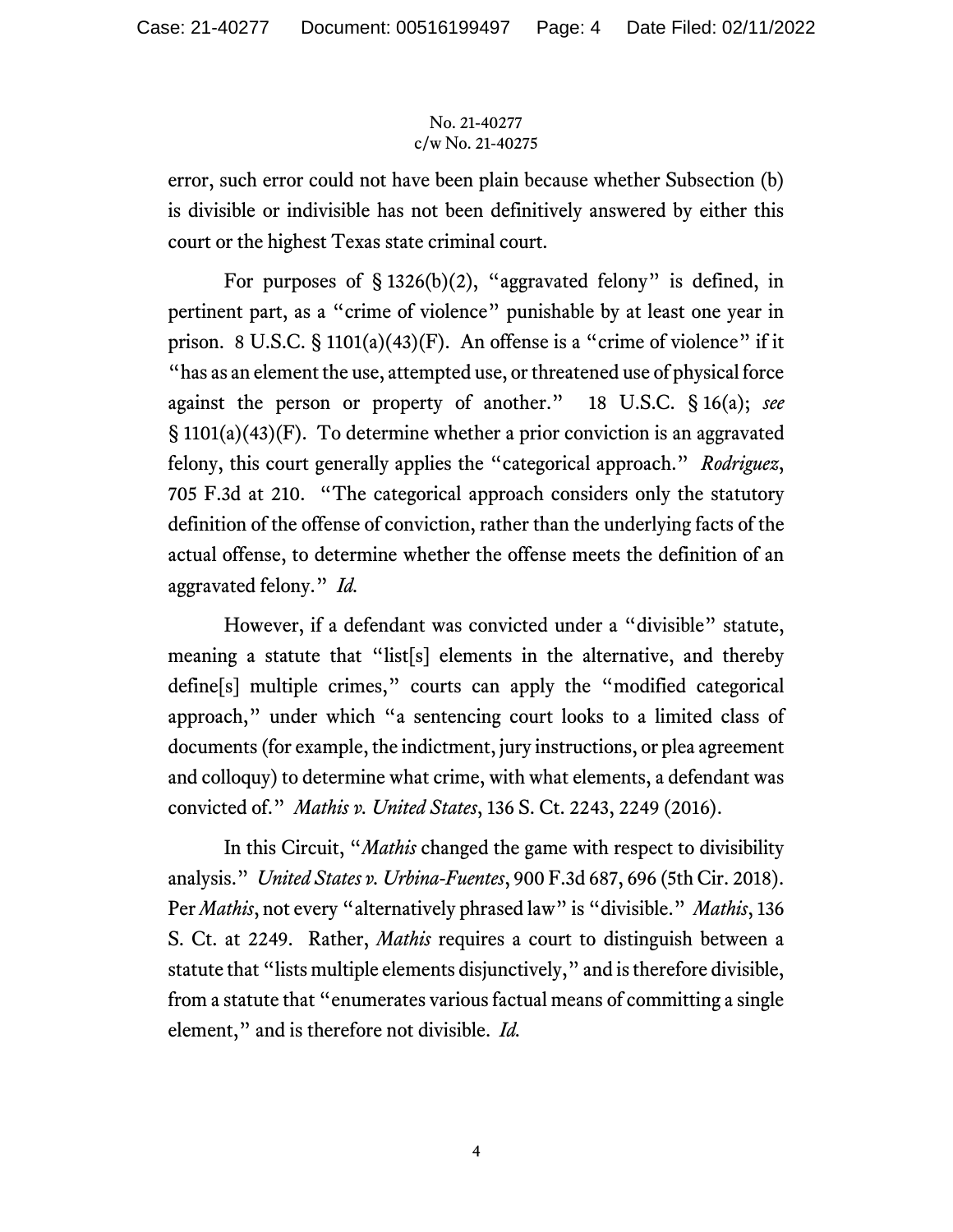"Distinguishing between elements and facts is therefore central" to the analysis. *Id.* at 2248. To distinguish the two, *Mathis* explained that "'[e]lements' are the 'constituent parts' of a crime's legal definition—the things the 'prosecution must prove to sustain a conviction.'" *Id.* (quoting *Elements of Crime*, BLACK's LAW DICTIONARY (10th ed. 2014)). "Facts, by contrast, are mere real-world things—extraneous to the crime's legal requirements." *Id.* In other words, "elements" must be found by a jury beyond a reasonable doubt or necessarily admitted to by the defendant when pleading guilty; facts need not. *Id.* To distinguish "elements" from "facts," *Mathis* instructs a federal court to look first for a "a state court decision [that] definitively answers the question" and to consider "the statute on its face." *Id.* at 2256.

# **IV.**

Rodriguez-Flores was convicted in Texas of sexual assault of an adult. Subsection (a)(1) of the statute states that:

(a) A person commits an offense if :

(1) the person intentionally or knowingly:

(A) causes the penetration of the anus or sexual organ of another person by any means, without that person's consent;

(B) causes the penetration of the mouth of another person by the sexual organ of the actor, without that person's consent; or

(C) causes the sexual organ of another person, without that person's consent, to contact or penetrate the mouth, anus, or sexual organ of another person, including the actor[.]

TEX. PENAL CODE ANN.  $\S$  22.011(a)(1) (West 2021). Subsection(a)(1) describes three separate criminal offenses, *Vick v. State*, 991 S.W.2d 830, 833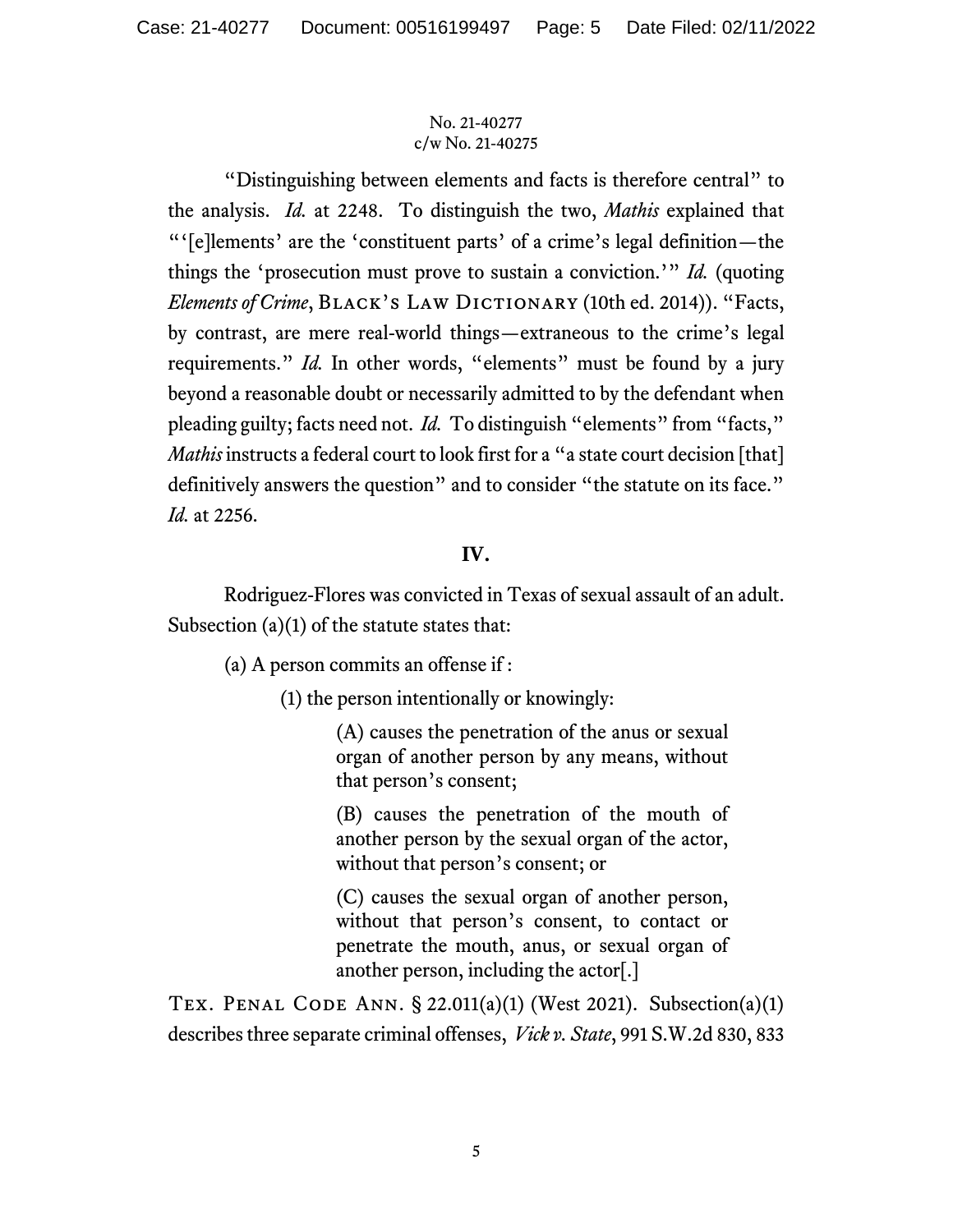(Tex. Crim. App. 1999), and *Rodriguez* held that these offenses are not categorically crimes of violence. 705 F.3d at 213-14.

Subsection (b) describes fourteen situations in which "a sexual assault under Subsection  $(a)(1)$  is without the consent of the other person." Those situations include, for example, "the actor compels the other person to submit or participate by the use of physical force, violence, or coercion," "the actor is a public servant who coerces the other person to submit or participate," and "the actor is a coach or tutor who causes the other person to submit or participate by using the actor's power or influence to exploit the other person's dependency on the actor." TEX. PENAL CODE ANN. §§ 22.011(b)(1), (8), and (13); *Rodriguez*, 705 F.3d at 213-14 (comparing  $(b)(1)$  with  $(b)(9)$  and  $(b)(10)$ ). Whether Subsection (b) is divisible or indivisible turns on whether the different situations described are distinct "elements," one of which must be proven in addition to the elements listed in Subsection (a)(1), or merely a list of alternative "manner and means" or factual scenarios by which a person can commit a criminal offense under Subsection(a)(1) by acting "without consent." *See Mathis*, 136 S. Ct. at 2248.

Turning to state law for an answer, Rodriguez-Flores points to multiple Texas intermediate appellate courts that have unanimously held that Subsection (b) describes alternative manner and means, not distinct criminal offenses. *Brown v. State*, 580 S.W.3d 755, 763 (Tex. App.—Houston [14th Dist.] 2019, pet. ref'd) ("The different conduct listed under the 'without consent' element in Texas Penal Code section 22.011(b)(1)-(11) describes alternative manner and means a defendant may overcome a complainant's lack of consent; the listed conduct does not constitute different and distinct criminal offenses requiring jury unanimity."); *see also Dickson v. State*, Nos. 2-08-050-CR, 2-08-051-CR, 2009 WL 976019, at \*9 (Tex. App.—Ft. Worth 2009, pet. ref'd) (per curiam) (not designated for publication) (same); *Fongang v. State*, No. 07-11-00358-CR, 2013 WL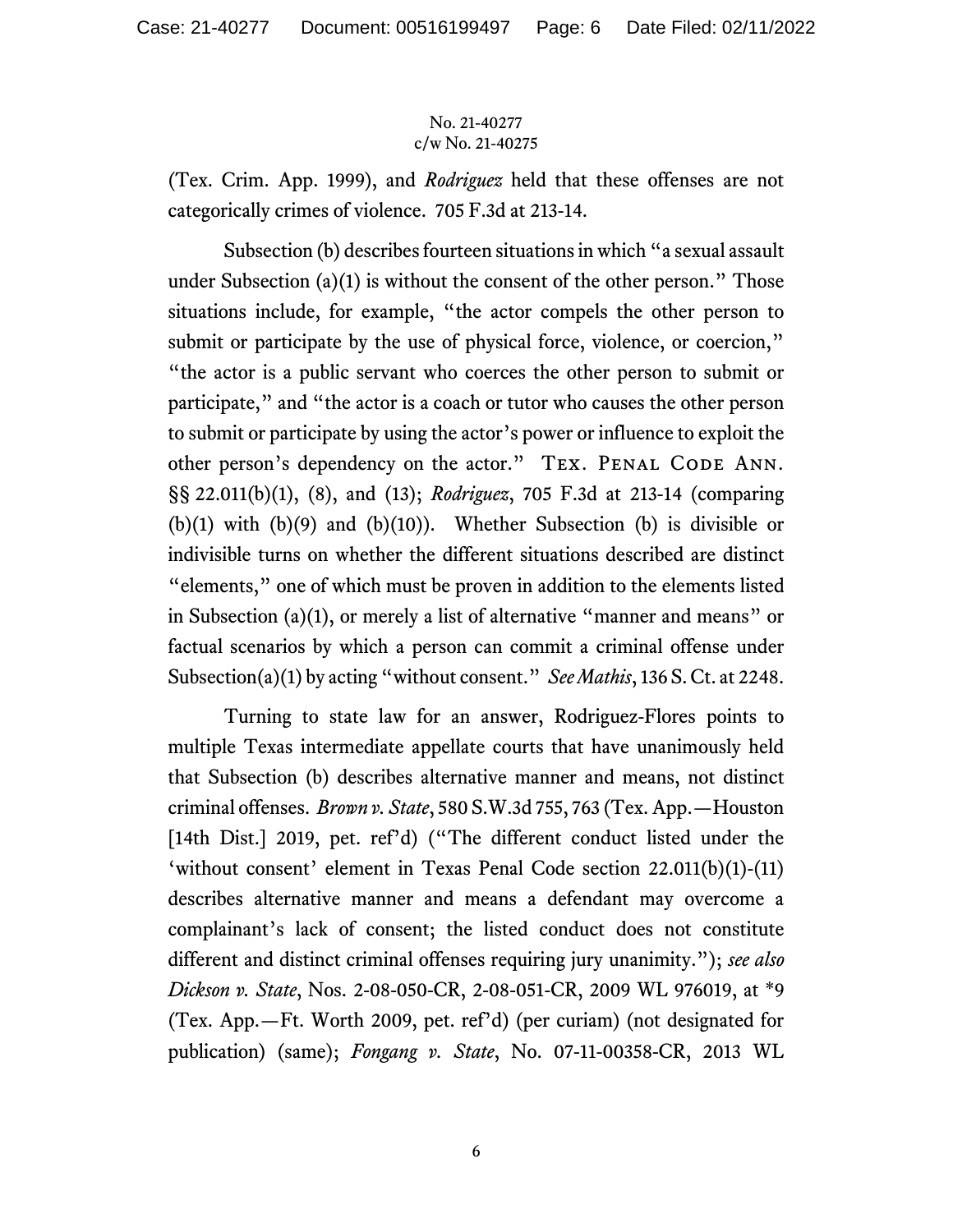5460002, at \*6 (Tex. App.—Amarillo 2013, pet. ref'd) (not designated for publication) (same); *Moss v. State*, No. 07-12-00067-CR, 2013 WL 4625021, at \*3 (Tex. App.—Amarillo 2013, pet ref'd.) (Mem.) (not designated for publication) (same). The Government has cited no contrary state authority.

Consistent with the *Mathis* framework, we adopt the Texas state courts' reading of Subsection (b). Therefore, we hold that the statute is indivisible, and the categorical approach applies to the question of whether Rodriguez-Flores's prior conviction was an "aggravated felony." As we held in *Rodriguez*, a conviction under § 22.011(a)(1) is not categorically an aggravated felony.[2](#page-6-0) The district court's implicit application of the modified categorical approach to conclude that Rodriguez-Flores's conviction was an "aggravated felony" based on language in his state court indictment was in error.

Nonetheless, the Government argues that the error was not clear or obvious given the lack of precedent on the question of Subsection (b)'s divisibility from either this court or the highest state criminal court, the Texas Court of Criminal Appeals. The Government attempts to distinguish *Rodriguez* as a case that preceded *Mathis* and asserts that the unanimous opinions of the intermediate state appellate courts cited above are not sufficient to make the error obvious. We disagree. Precedent from this court or the highest state criminal court is not necessarily required to establish plain error. *See United States v. Guillen-Cruz*, 853 F.3d 768, 772 (5th Cir. 2017)

<span id="page-6-0"></span><sup>2</sup> *Rodriguez* addressed whether a § 22.011(a)(1) conviction was categorically within the residual-clause definition of "crime of violence," 18 U.S.C. § 16(b), which was subsequently invalidated by the Supreme Court in *Sessions v. Dimaya*, 138 S. Ct. 1204, 1223 (2018). *Rodriguez's* holding applies *a fortiori* to the more restrictive elements-clause definition of "crime of violence" at issue here. 18 U.S.C. § 16(a).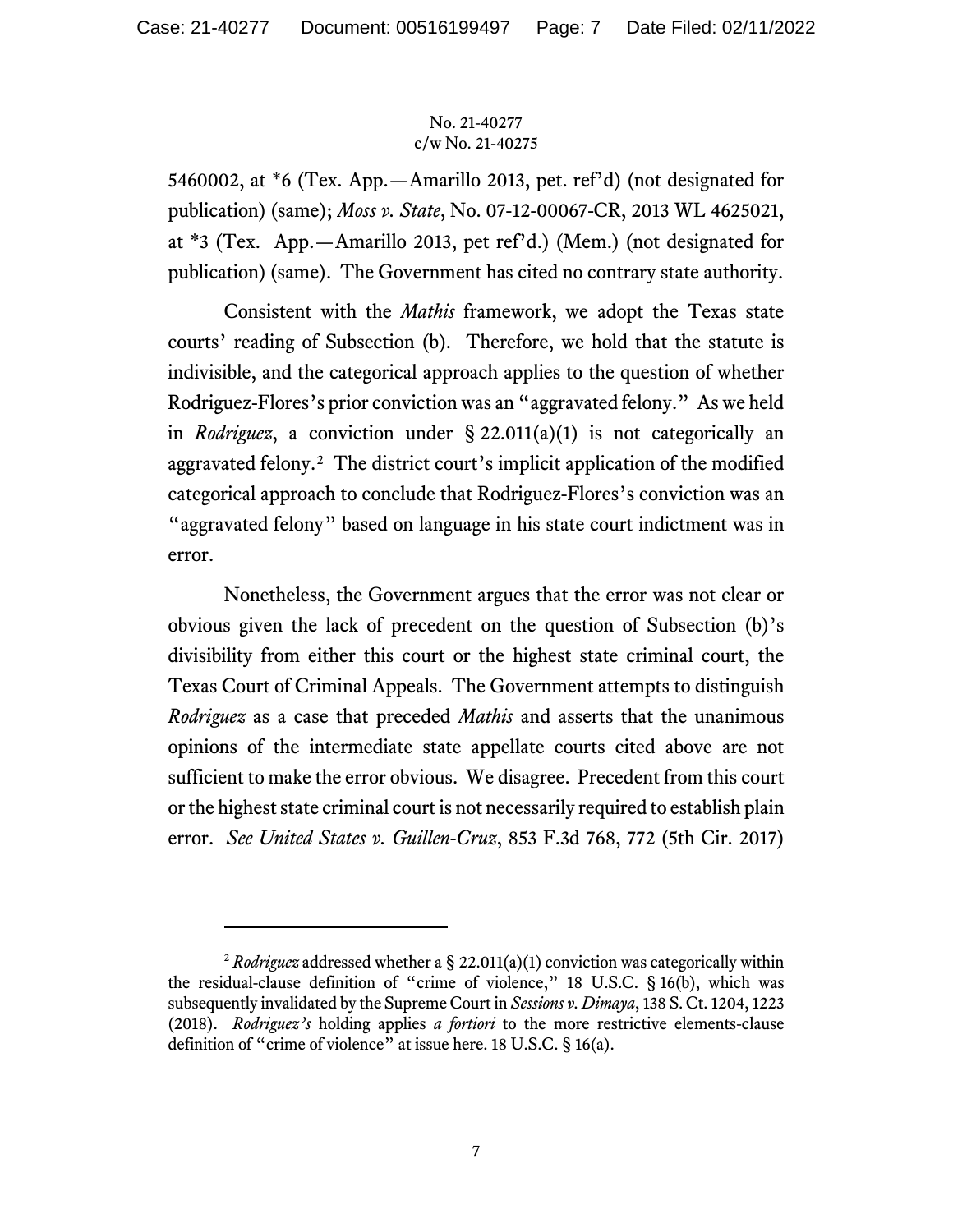(holding that error was obvious "[n]otwithstanding the lack of precedent," because it was "plain from the face of the relevant statutes and regulations").

In *Urbina-Fuentes*, we said that it was plain error for the district court to treat a Florida burglary statute as divisible because "a straightforward application of *Mathis* produces the unmistakable conclusion that the Florida burglary statute is indivisible," even though our pre-*Mathis* Fifth Circuit precedent held to the contrary and we had yet to revisit the question post-*Mathis*. *Urbina-Fuentes*, 900 F.3d at 696–98; *see also United States v. Reyes-Ochoa*, 861 F.3d 582, 587–88 (5th Cir. 2017) (holding that indivisibility under *Mathis* can be sufficiently obvious even when pre-*Mathis* Fifth Circuit caselaw held otherwise and court has not yet revisited question). Here too, a "straightforward application of *Mathis*" produces the conclusion that the statute is indivisible, and the case for finding an obvious error here is arguably stronger than in *Urbina-Fuentes* and *Reyes-Ochoa* because our pre-*Mathis* precedent, *Rodriguez*, did not hold to the contrary that the Texas sexual assault statute was divisible.

Nor do we think that *Mathis* requires a ruling from the highest state court in order to satisfy plain error. We have previously held that, when "[t]here is no state highest-court decision" that definitively answers the divisibility question, we may rely on "the statutory framework and state case law as a whole." *United States v. Reyes-Contreras*, 882 F.3d 113, 119 (5th Cir.), *on reh'g en banc*, 910 F.3d 169 (5th Cir. 2018); *accord Mathis*, 136 S. Ct. at 2256 (directing courts to also consider "the statute on its face"). Here, as explained above, "state caselaw as a whole" convincingly answers the divisibility question. Thus, based on a straightforward application of *Mathis*, we think the district court's error sufficiently clear or obvious.

The Government concedes that prong three of plain-error review is met, as there are collateral consequences for a defendant convicted under